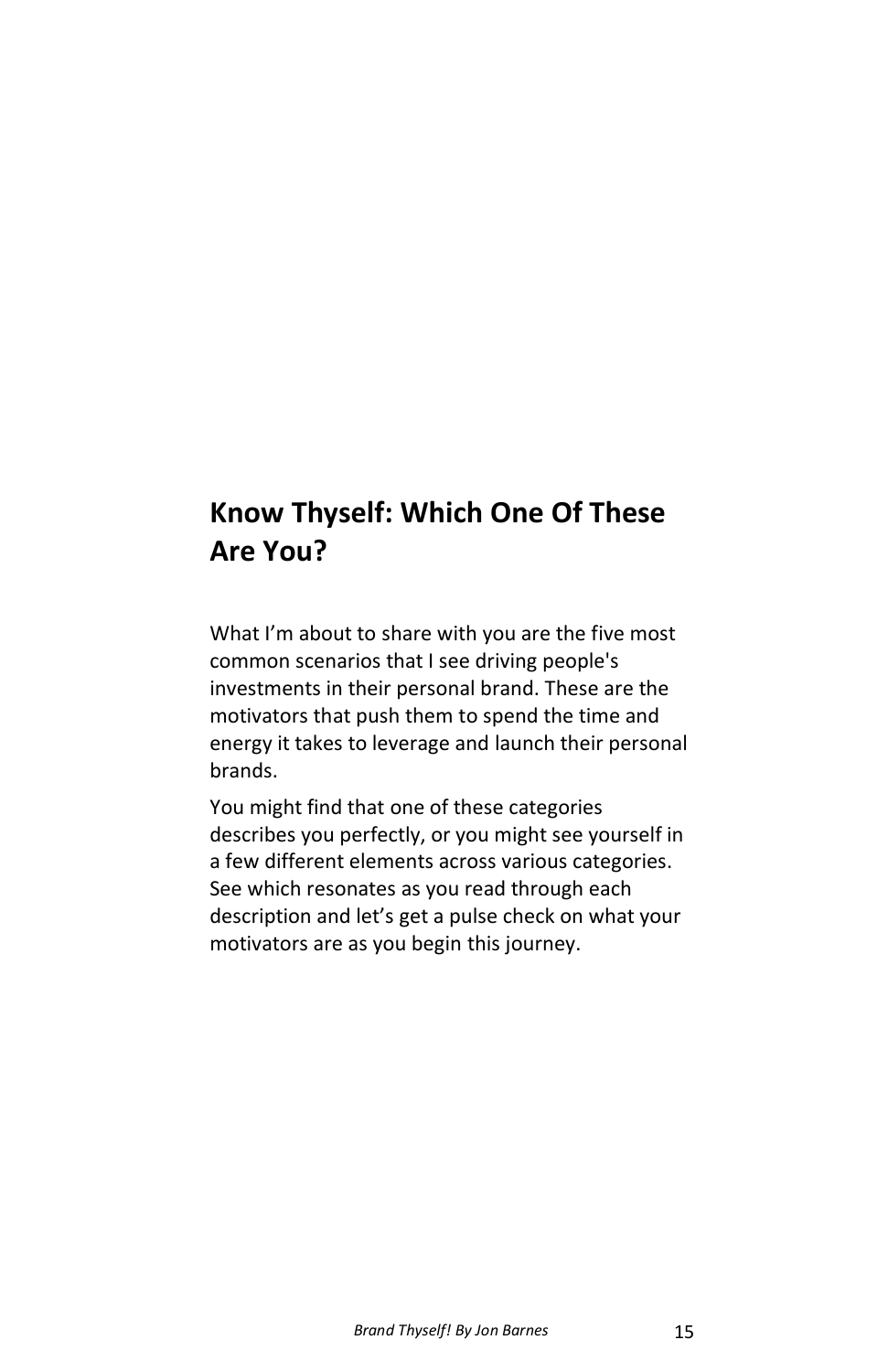

### **The Eclectic**

#### **The Eclectic**

For an Eclectic, their background just doesn't appear to make sense. It's too diverse. You're struggling to make sense of it and bring clarity and focus to your brand and your future. I totally relate to this, as I am the only person I've ever met that leads marketing strategy, has a Bible degree, went to car design school and worked in legal marketing! So, don't worry; if I figured it out, you can too. I meet eclectics all the time. They sometimes lack confidence because they compare themselves to other people whose experiences may align more clearly or whose goals are more easily mapped to their past.

Yet whatever your degree, background, or experience - no matter what you're doing now - we live in an age where it's wonderfully easy to bring together the diversity of your past and focus on the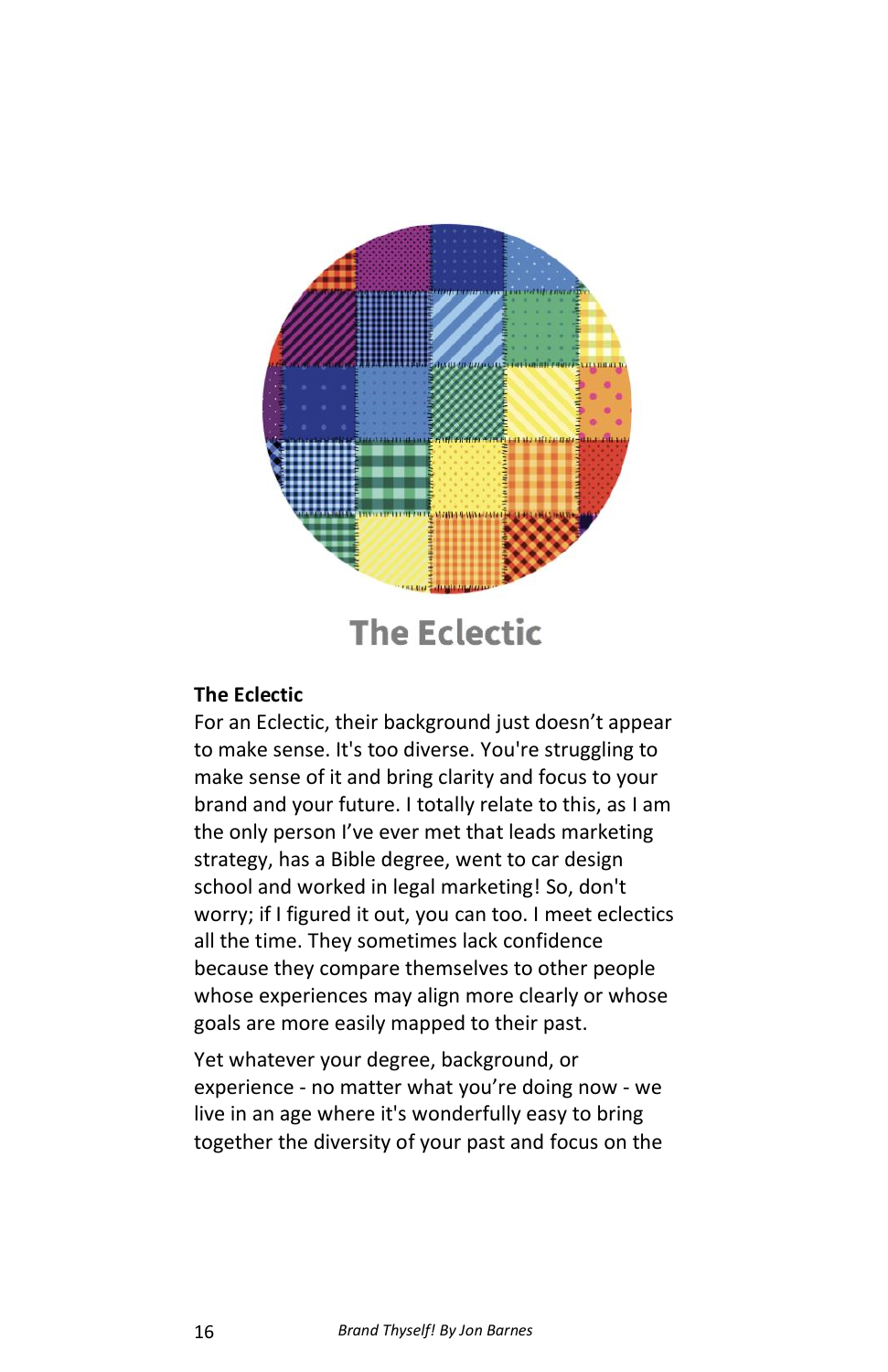creative threads between them. We can identify the common links between all the scattered dots, enable your unique qualities to shine forth, and connect those to what you're trying to do in the world.



# **The Pivoter**

#### **The Pivoter**

A Pivoter needs to make a career or life pivot from one thing to another, and you need your personal brand to guide you. Maybe you're shifting industries entirely or pivoting to a new niche. You can see the value of a personal brand in making that leap and understand how it can guide you as you step into a new area. For a Pivoter, their personal brands are both guides and gravitas in order to both point the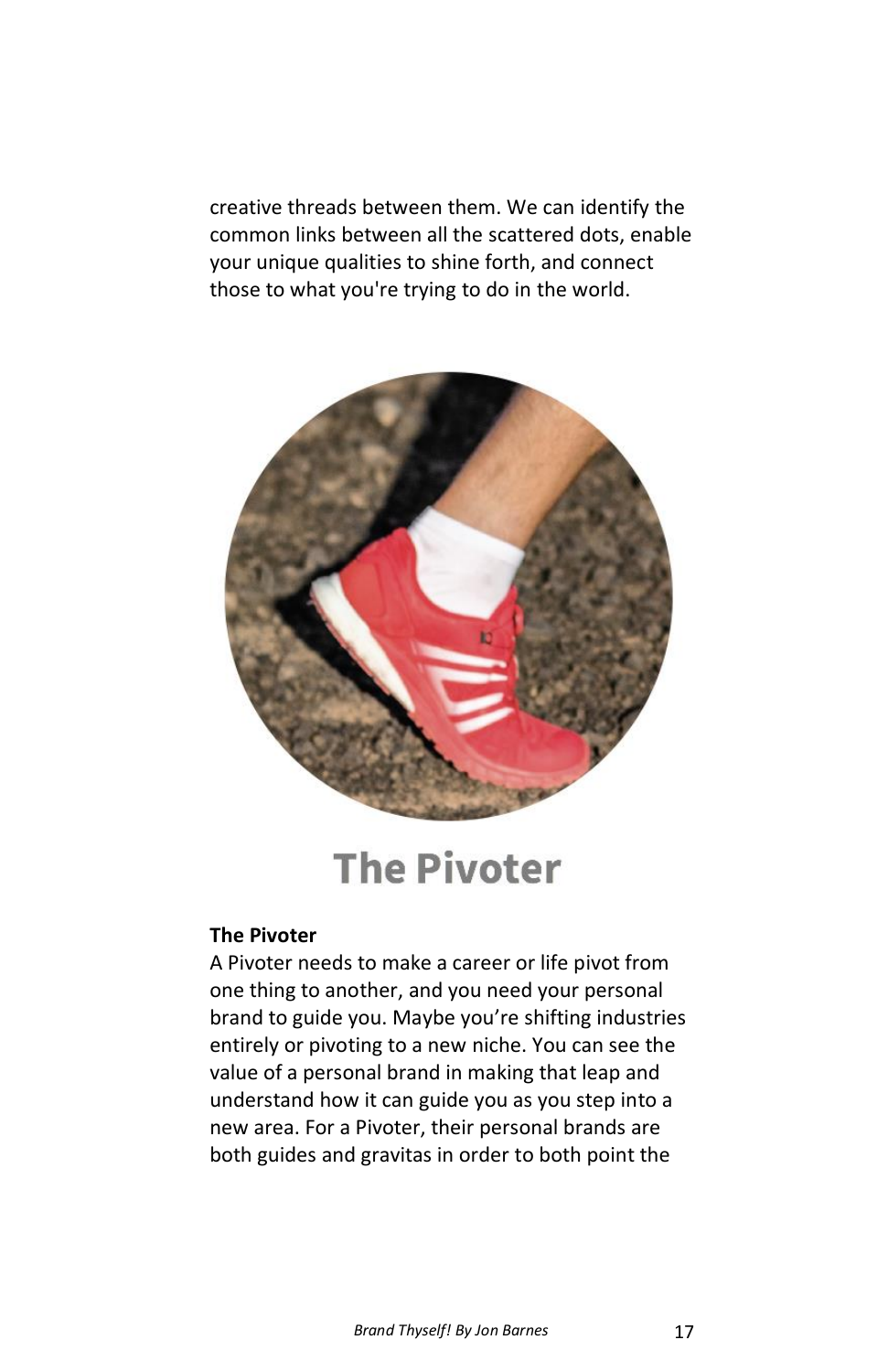way forward and bring credibility to an area where it seems like they might not have much established.



## **The Geode**

#### **The Geode**

This is perhaps one of the most common personal brand drivers out there. I meet people all the time, especially well-established professionals and business leaders, who fall into this category.

If you don't know what a geode is, it looks like a regular rock on the outside - but once you crack it open, you'll find a bunch of brightly colored crystals that you'd never have known were inside. Geodes are usually sold at gift shops or landmark sites, polished up into a shiny finish.

That's exactly what many high trajectory and seasoned leaders need. They have an amazing personal brand just waiting to be cracked open,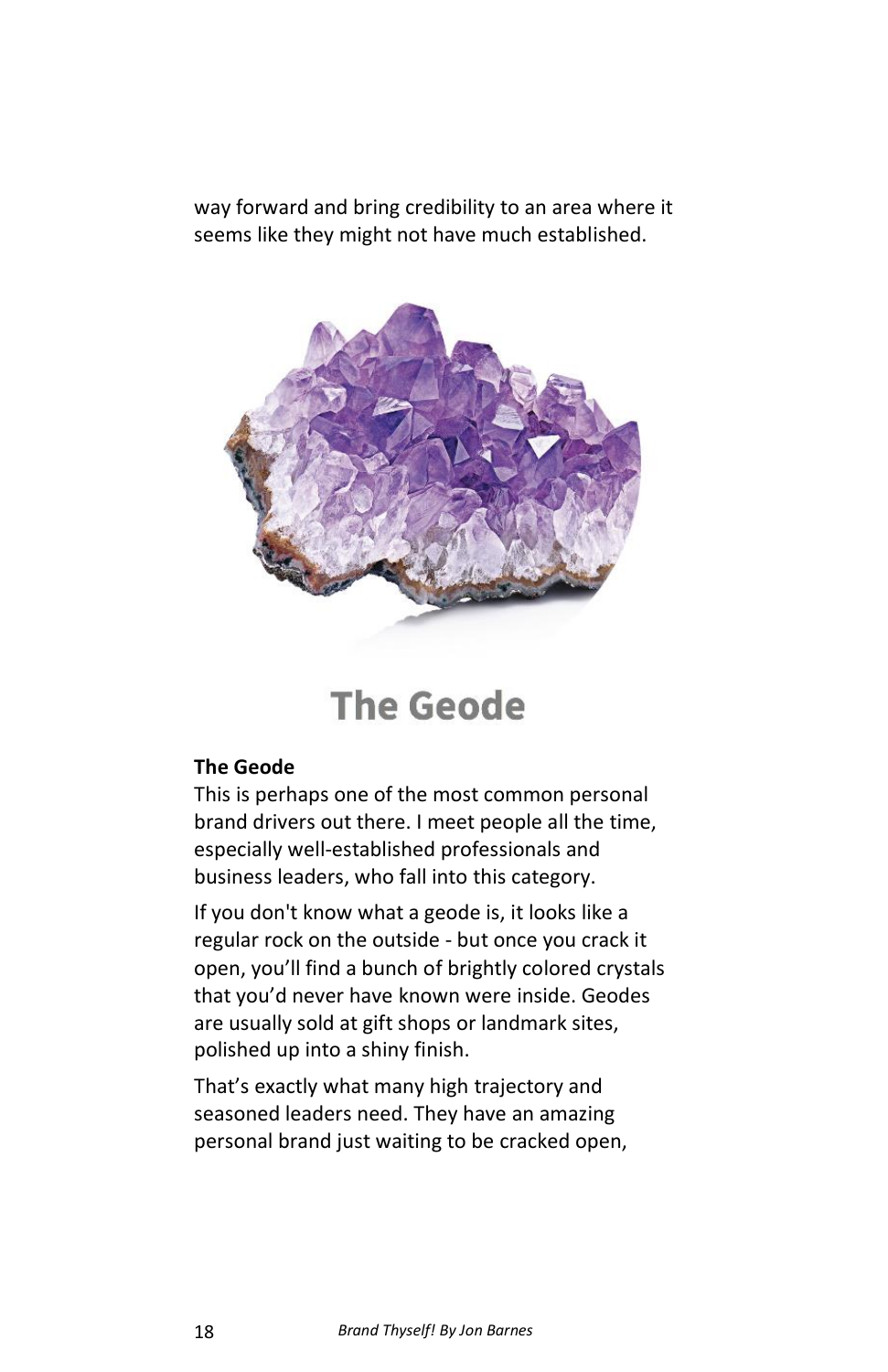shined up, and turned outward so the world can truly see and appreciate it. They don't need to make anything up, just get organized and get out there.

You might already have a strong sense of who you are. You just need to let it out and shine bright.



## **The Tactician**

#### **The Tactician**

Tacticians are driven by a very specific need or opportunity, something acute. You need to get this personal brand thing figured out - locked, loaded, and aimed in a specific direction - because you have a very specific, often time-sensitive motivator. I meet a lot of tacticians in the business community, especially those who find themselves at a professional inflection point. Sometimes it's related to massive change on the business side. Other times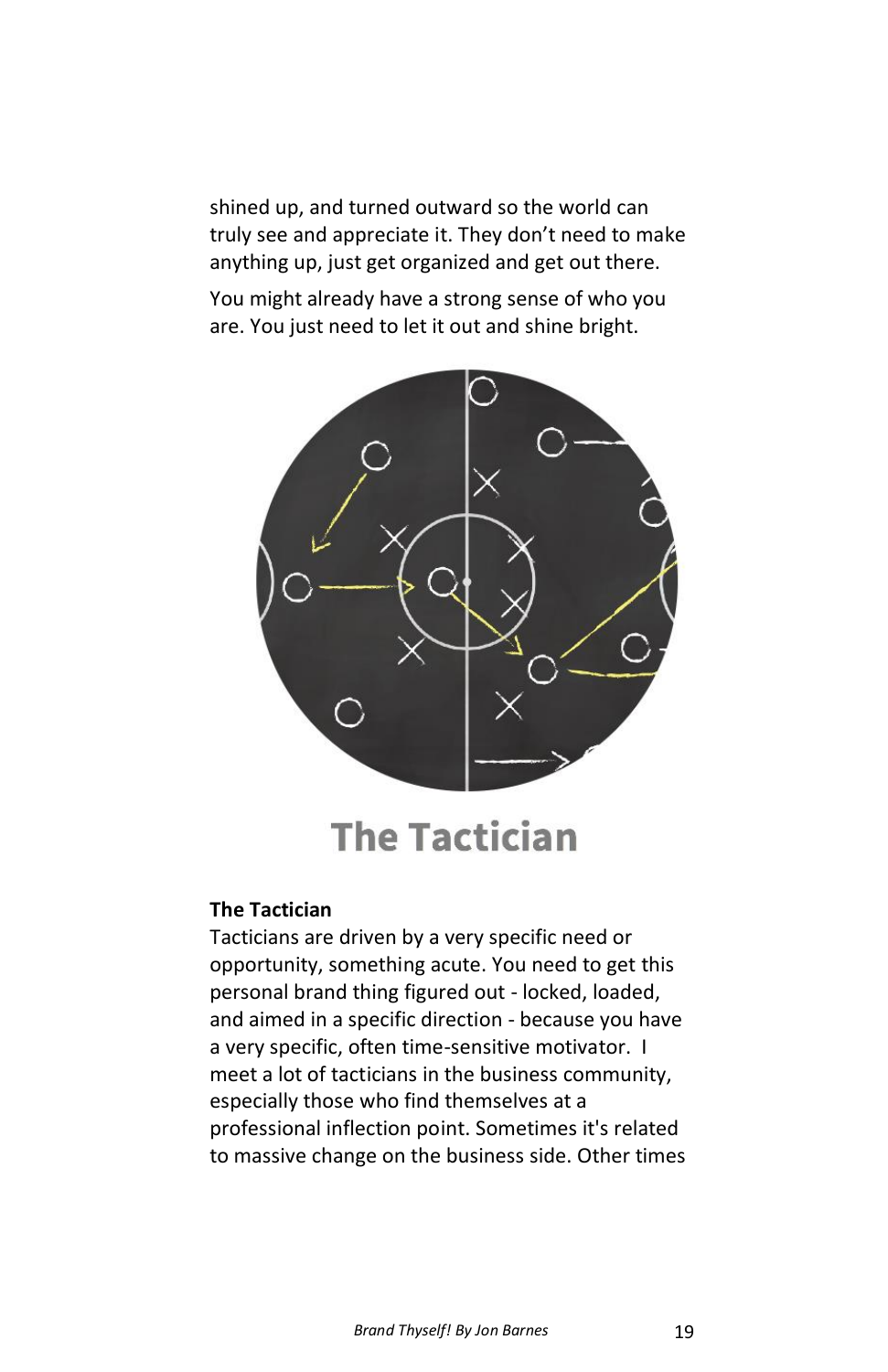it's related to change in their personal lives. Either way, if you're coming to the table with the mindset of a tactician, you're operating with a fire under your feet, and a specific destination in mind.



## **The Survivalist**

#### **The Survivalist**

Sometimes you need to create your personal brand out of necessity. In this scenario, this isn't just a fun marketing exercise or a way to look really cool to your peers. To a Survivalist, your personal brand is a weapon in a war for your survival, and you absolutely have to win. Often, survivalists are at a massive point of change in their life personally or professionally. It might be a ticking clock in the professional context, or it might be driven by financial pressure. It's not usually a fun place to be,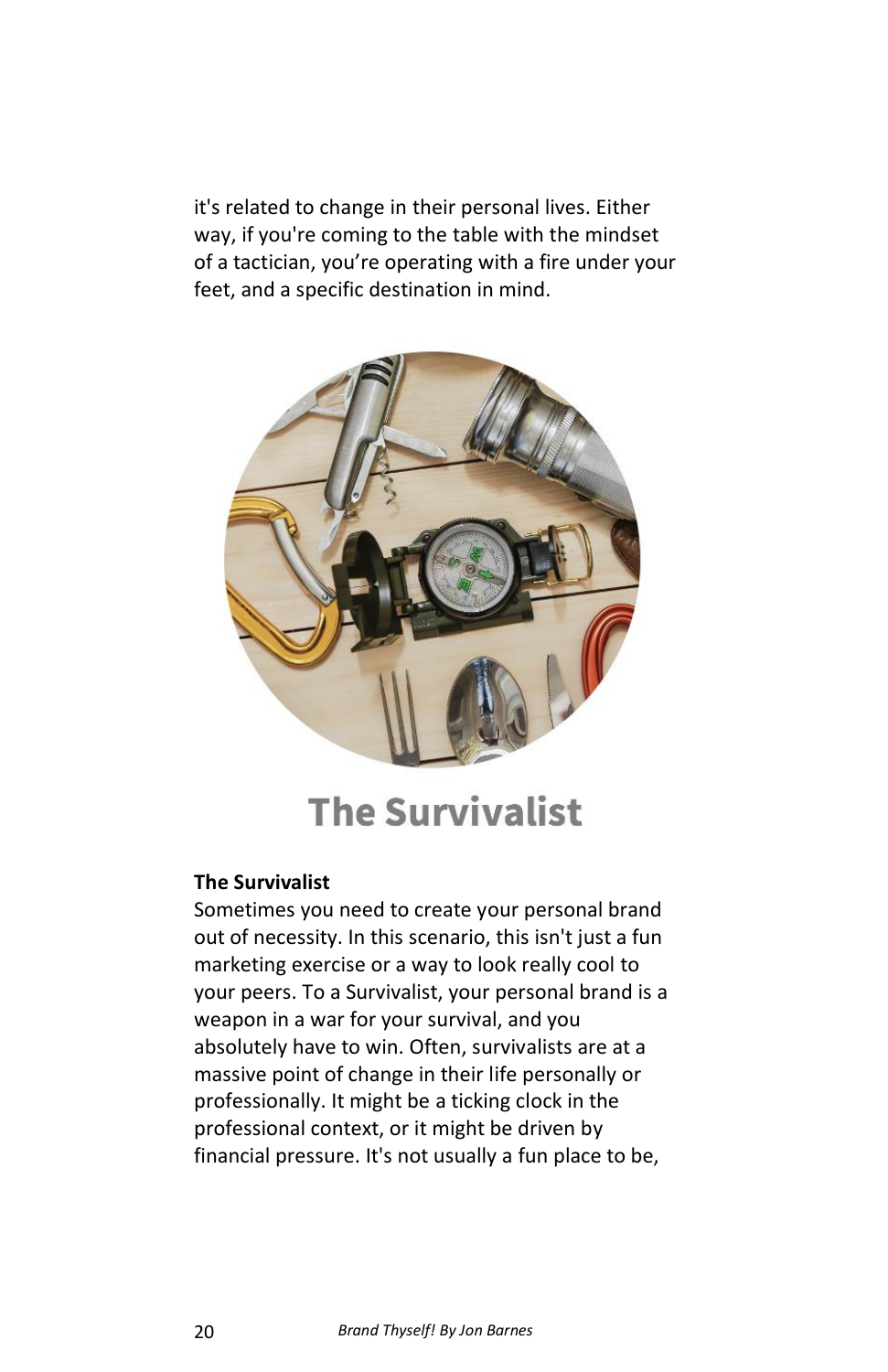but chances are, if you're in the survivalist category, you are coming in highly motivated and ready to take action. You know you have to get it right.

Maybe one of these describes you to a T. Or maybe you identify more as a blend of a few different categories. Either way, it's good to know before you begin exactly what's driving your investment, because the next step in the process are all about getting clear on what you really want and who you really are.

Let's hit that next.